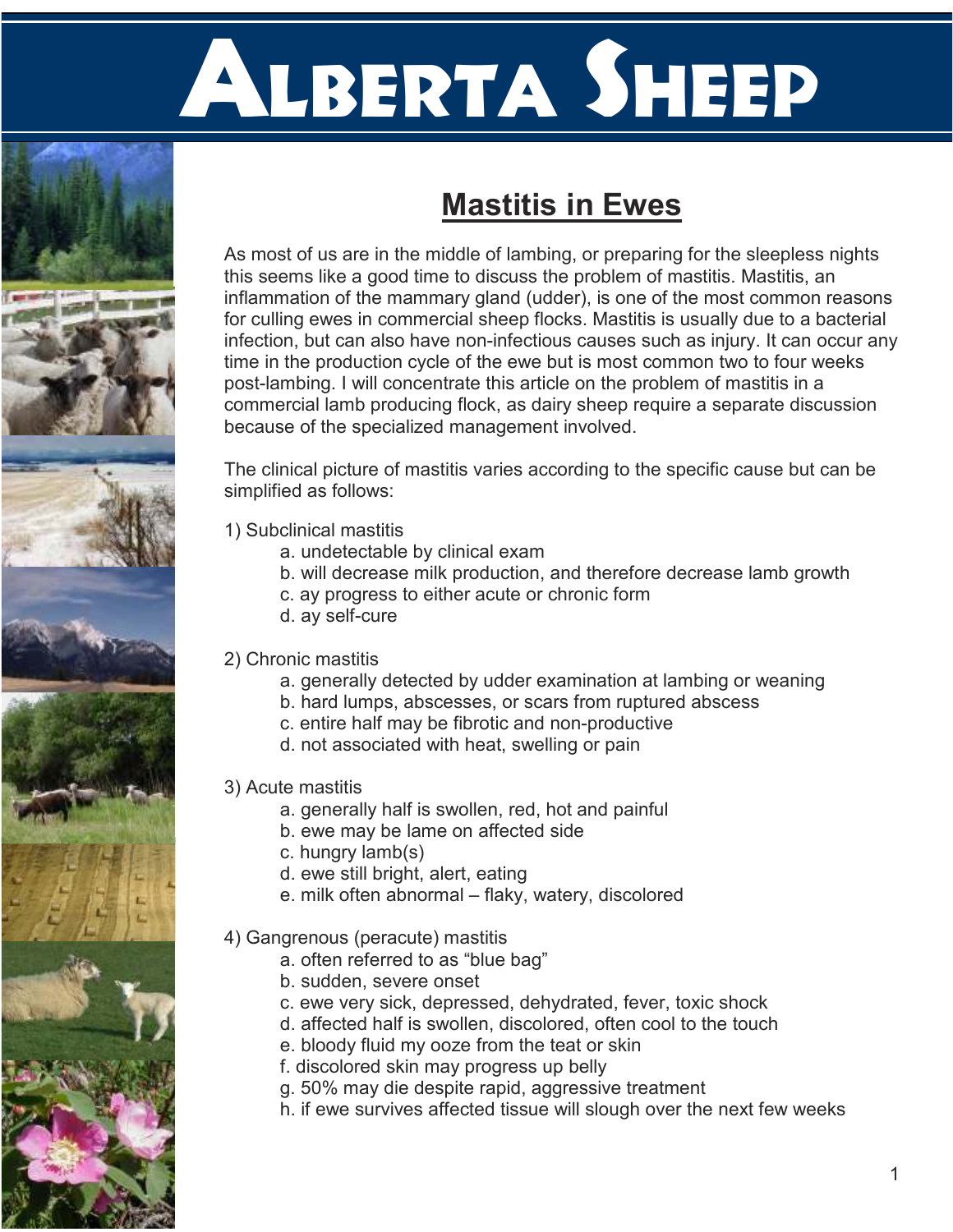### 5) "Hardbag" mastitis

- a. caused by Maedi-visna virus (Ovine Progressive Pneumonia)
- b. both halves affected equally
- c. no heat, pain or swelling
- d. udder appears full, but little or no milk present
- e. ewe acts normally, eats well

\*\*Ewes that test positive for Maedi-visna have significantly lighter lambs at weaning than do test negative ewes.\*\*

The most common bacteria cultured from cases of mastitis are normal inhabitants of the skin (Staphylococcus, Streptococcus), respiratory tract (Pasteurella), or present in the environment from fecal contamination  $(E. \text{ coli})$ . Many other, less common organisms can also be found. Older ewes, and ewes in late lactation have a greater chance of developing mastitis. Large lambs, and increased litter size may also increase the risk of mastitis due to teat and udder damage from aggressive nursing.

Treatment of mastitis is rarely successful in a commercial operation, partly because we do not detect acute mastitis early in the course of the disease, as would be more likely in a dairy. As very few products are labeled for use in sheep discuss treatment options with your veterinarian to determine adequate dosage rate and withdrawal times. The following are some general recommendations for treatment of mastitis in ewes.

- 1) Chronic mastitis cull
- 2) Acute mastitis
	- a. intramammary antibiotics 2x/day be sure to use proper technique
	- b. clean teat end with alcohol swab, gently insert tip
	- c. udder massage with udder balm 2-3x/day

d. milk out udder completely 2x/day – be sure to collect and dispose of contaminated milk

e. +/- injectable antibiotics and anti-inflammatories

f. mark to check udder carefully at weaning – probably cull

3) Gangrenous mastitis

a. aggressive therapy with fluids, antibiotics, anti-inflammatories necessary to save ewes life

b. if she lives - cull

4) Hardbag mastitis

a. mark her to cull

b. implement an OPP (Maedi-Visna) test and cull program

Prevention of mastitis is based on good management and care of the ewe flock. In some instances a specific laboratory diagnosis may warrant further measures: